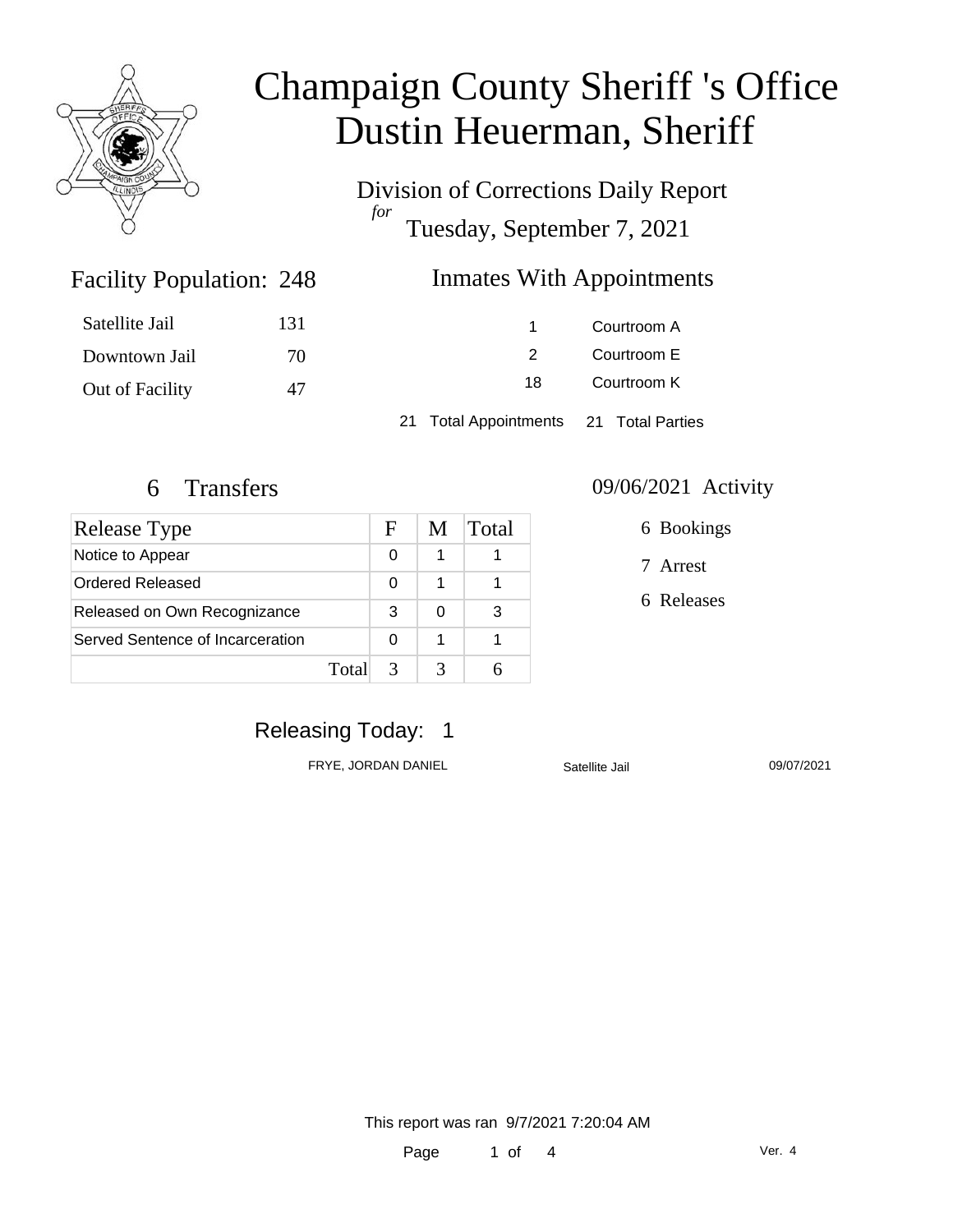

Division of Corrections Daily Report *for* Tuesday, September 7, 2021

### Custody Status Count

- Civil Sentenced CCCC 1
- Electronic Home Dentention 16
	- Felony Arraignment 17
		- Felony Other 6
	- Felony Pre-Sentence 5
		- Felony Pre-Trial 145
	- Felony Pre-Trial DUI 1
	- Felony Sentenced CCSO 6
	- Felony Sentenced IDOC 30
	- Misdemeanor Arraignment 1
		- Misdemeanor Pre-Trial 2
			- Petition to Revoke 5
			- Remanded to DHS 13
				- Total 248

This report was ran 9/7/2021 7:20:04 AM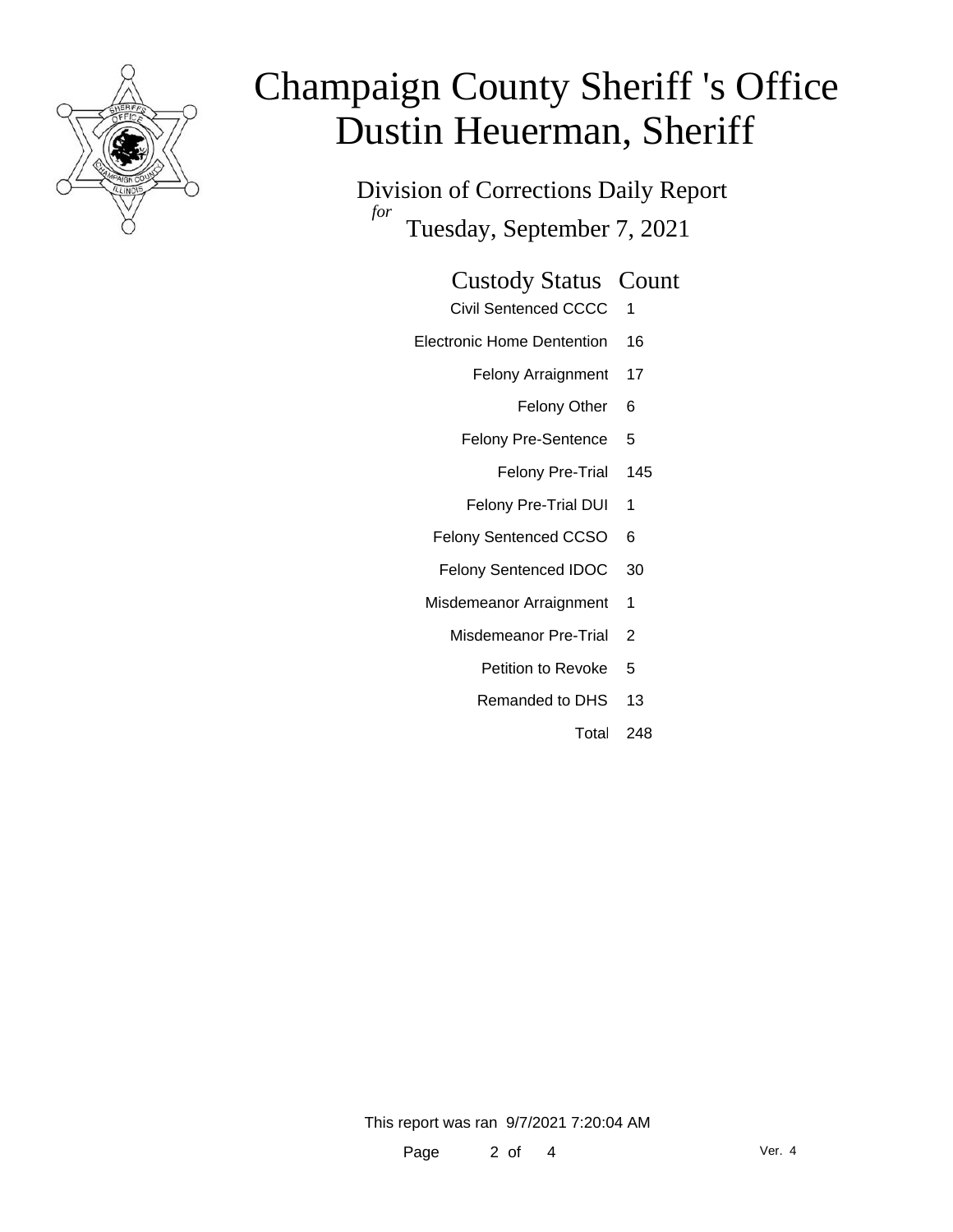

Division of Corrections Daily Report *for* Tuesday, September 7, 2021

## Inmates With Appointments

| <b>Jailing Party Name</b>      | Location    | Number of Records / Node |
|--------------------------------|-------------|--------------------------|
| <b>BRAATEN, KAYLAN AMBER</b>   | Courtroom K | 1 / Satellite Jail       |
| COX, SEAN MICHAEL              | Courtroom K | 1 / Satellite Jail       |
| DANGERFIELD, AMANTAE ESSTAVION | Courtroom A | 1 / Downtown Jail        |
| DAVENPORT, FARON MITCHELL      | Courtroom K | 1 / Satellite Jail       |
| DAY, DANIEL JOSEPH             | Courtroom K | 1 / Satellite Jail       |
| DOMINGO-CASTANEDA, FRANCISCO   | Courtroom E | 1 / Downtown Jail        |
| FERGUSON, CHRISTOPHER JERMAINE | Courtroom K | 1 / Satellite Jail       |
| GODBOLT, DESMOND DEVONTAE      | Courtroom K | 1 / Satellite Jail       |
| <b>IRVIN, ROBERT HENRY</b>     | Courtroom K | 1 / Satellite Jail       |
| JEFFERSON, CAM RON             | Courtroom K | 1 / Satellite Jail       |
| LARSON, JEREMY RYAN            | Courtroom E | 1 / Downtown Jail        |
| LEMONS, DEANGELO DEVELLE       | Courtroom K | 1 / Satellite Jail       |
| PATTON, CHARLES JACOB          | Courtroom K | 1 / Satellite Jail       |
| PEARSON, DESTINI L             | Courtroom K | 1 / Satellite Jail       |
| PIRLOT, JUSTIN LEE             | Courtroom K | 1 / Satellite Jail       |
| PORTER, RASHEDA SHAMIKA        | Courtroom K | 1 / Satellite Jail       |
| RAINES, JENNI RENEE            | Courtroom K | 1 / Satellite Jail       |
| ROBINSON, DONTAE ROI           | Courtroom K | 1 / Satellite Jail       |
| SMITH, CRYSTAL MARGARET        | Courtroom K | 1 / Satellite Jail       |
| TAYLOR, STANLEY JAMES          | Courtroom K | 1 / Satellite Jail       |
| <b>VEACH, JUSTIN ROY</b>       | Courtroom K | 1 / Satellite Jail       |

## **Transfers**

| DIAL, CLAYTON COLE     | Served Sentence of Incarceration | Satellite Jail |
|------------------------|----------------------------------|----------------|
| GILL, RAHSIMA RAHSEEDA | Released on Own Recognizance     | Satellite Jail |
| HESS, LISA             | Released on Own Recognizance     | Satellite Jail |